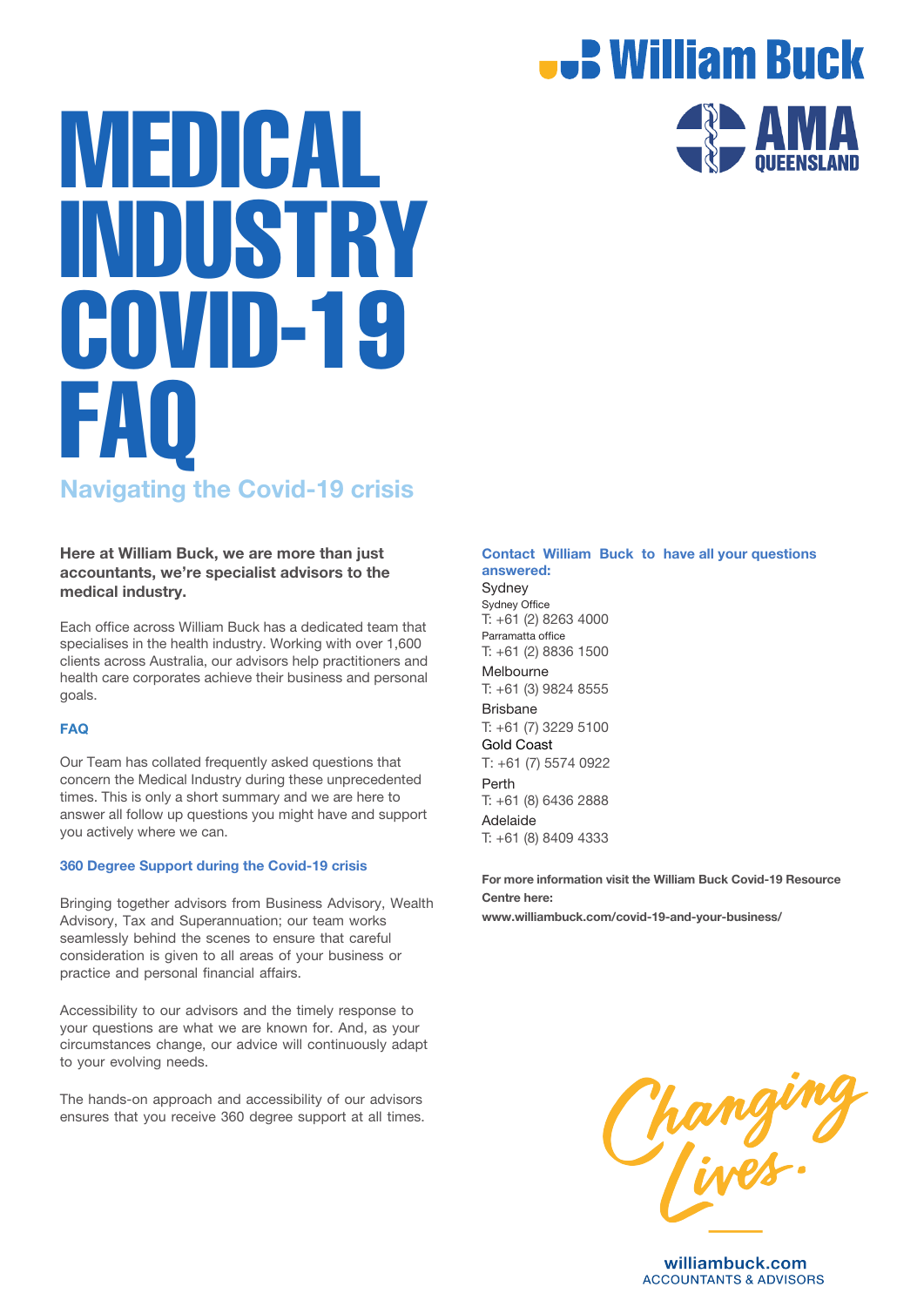



### **Frequently asked questions**

#### **1. WHAT ARE THE MAIN GOVERNMENT STIMULUS PACKAGES AVAILABLE TO ME RIGHT NOW?**

#### **a. Government Cash Flow Boost – PAYGW concessions**

This benefit will provide cash flow support to small and medium businesses and not-for-profit organisations who employ staff by providing a tax-free payment of up to \$100,000, with a minimum payment of \$20,000 for eligible businesses.

The payment will apply to businesses with turnover less than \$50 million and applies from the March 2020 Business Activity Statement.

The benefit provides up to \$50,000 to offset PAYGW tax during this period and then the same amount again in the September 2020 quarter. There is a minimum \$10,000 payment, even if the business is not required to withhold tax on their employees' wages.

In order to receive the additional payment, your business must continue to be active during the June 2020 to September 2020 period.

There are requirements and criteria around this so ensure this meets your specific circumstances.

#### **b. JobKeeper Payments**

The package is intended to provide businesses affected from the coronavirus, with a JobKeeper payment of \$1,500 a fortnight (before tax) per employee for six months, between 30 March 2020 and 27 September 2020. Selfemployed, including Sole traders and eligible business participants operating through a trust, company or partnership structure may also be able to access this payment.

Employers (including non-for-profits) & Self-Employed will be eligible for the subsidy if:

their business has turnover of less than \$1 billion and their turnover will be reduced by more than 30 per cent relative to a comparable period a year ago (of at least a month); or

their business has turnover of \$1 billion or more and their turnover will be reduced by more than 50 per cent relative to a comparable period a year ago (of at least a month); and

the business is not subject to the Major Bank Levy.

The conditions around this subsidy are very specific so please contact us if you have any concerns about the application of this to your own circumstances.

#### **c. PAYG Instalment Deferrals**

If you are paying your income tax on a quarterly basis as a Pay As You Go (PAYG) instalment payer, you can vary your PAYG instalments on your activity statement down to NIL. You can do this by lodging a revised activity statement before your instalment is due and before you lodge your tax return for the year.

Taxpayers who vary their PAYG instalment rate or amount can also claim a refund for any instalments made during the 2019–20 financial year and the ATO have confirmed they will not apply penalties or charge interest to varied instalments for the 2019-20 financial year.

While you can vary your instalments to NIL, this is simply a deferral and any reduction in PAYG instalments paid will result in a higher tax payable (if applicable) when you come to lodge your 2019-20 tax return.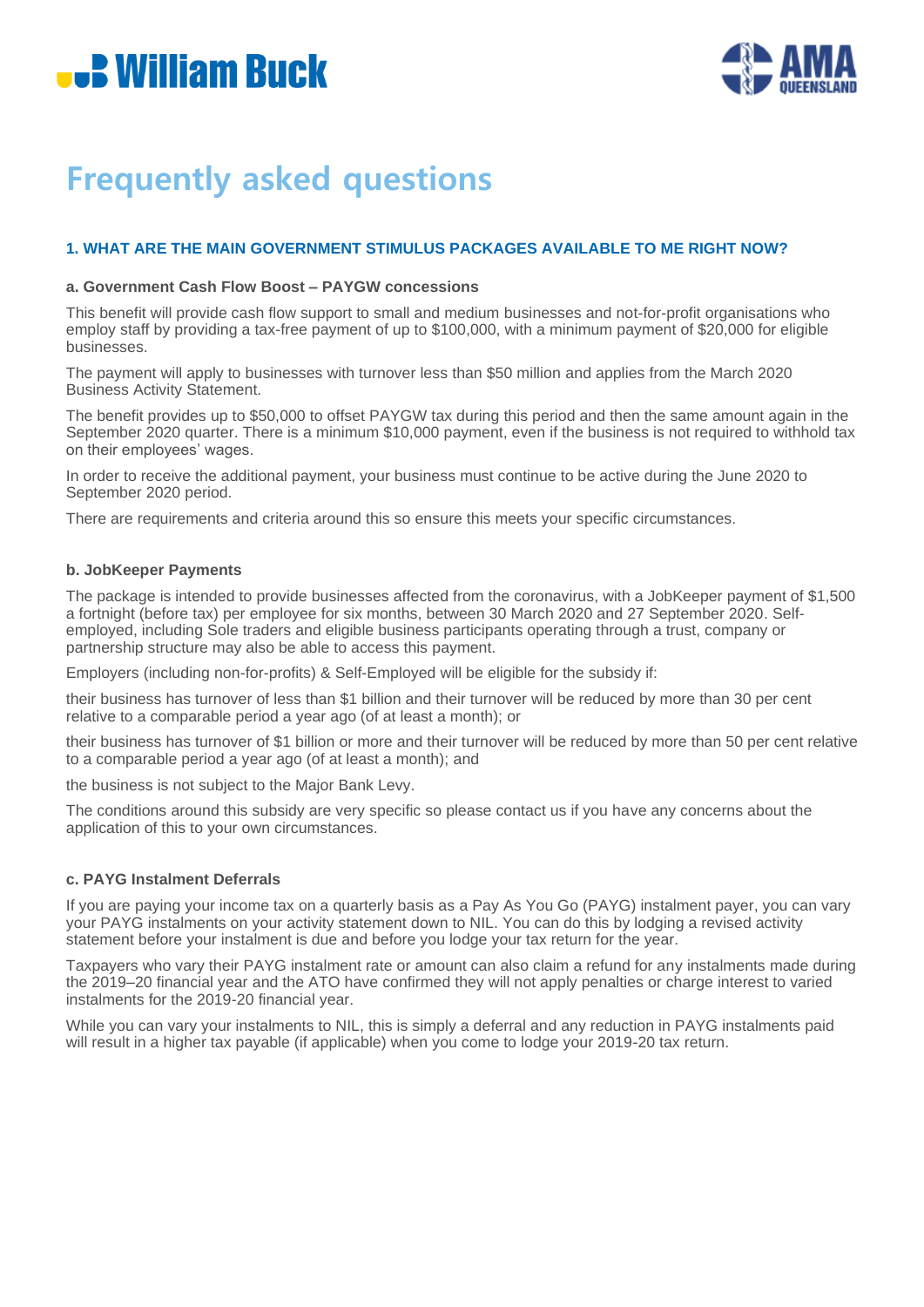## **U.S. William Buck**



#### **d. SME Guarantee Scheme & loan repayment deferrals**

For small and medium sized businesses (those with turnover up to \$50m), the Government will guarantee up to 50% of loans which meet the following criteria:

- Maximum total size of loans is \$250,000 per borrower
- Loan will be up to three (3) years, with an initial six-month repayment holiday
- Loan will be in the form of unsecured finance, meaning borrowers do not have to provide assets as security.

These loans will be available until 30 September 2020.

In addition, the Australian Banking Association (ABA) has confirmed that banks will also offer a loan repayment deferral of six (6) months, where a business has been affected by COVID-19.

You should contact your bank with to determine your eligibility for the SME Guarantee Scheme or loan repayment deferrals.

#### **e. Commercial Rent Concessions**

The Government announced a mandatory Code of Conduct (the Code) to be implemented by all states and territories. The Code sets out guidelines on good faith leasing principles. These principles shall apply to commercial tenancies, including retail, office and industrial; they will not apply to residential tenancies.

The Code will apply for the same time frame as the JobKeeper initiative, that is, until 27 September 2020.

The overarching principle seems to be that landlords must share the burden of the economic downturn with commercial tenants.

The code will apply in circumstances where the tenant satisfies the following criteria:

- They are a small to medium business i.e. turnover less than \$50 million; and
- They (or the landlord) are eligible for the Governments JobKeeper scheme.

#### **Key features of the code:**

- Landlords are to offer to reduce rent in proportion to the reduction in the tenant's business. The rent reductions may be in the form of waivers and deferrals up to 100% of the amount ordinarily payable. Each lease must be dealt with on a case-by-case basis, considering all relevant factors regarding the tenant's business and the current lease agreement.
- Landlords must not terminate leases nor draw on a tenant's security.
- Landlords must pass on any reductions in outgoings e.g. rates or land taxes, to tenants.
- Tenants must honour lease agreements and remain committed to the terms of their leases.
- Rental waivers must constitute no less than 50% of the total reduction in rent payable over the COVID-19 pandemic period and a greater amount in certain scenarios. However, tenants may waive this requirement by agreement should the landlord and the tenant wish to make alternate arrangements.
- Payment of rental deferrals by the tenant must be amortised over the balance of the lease term and for a period of no less than 24 months, whichever is greater, unless otherwise agreed by the parties.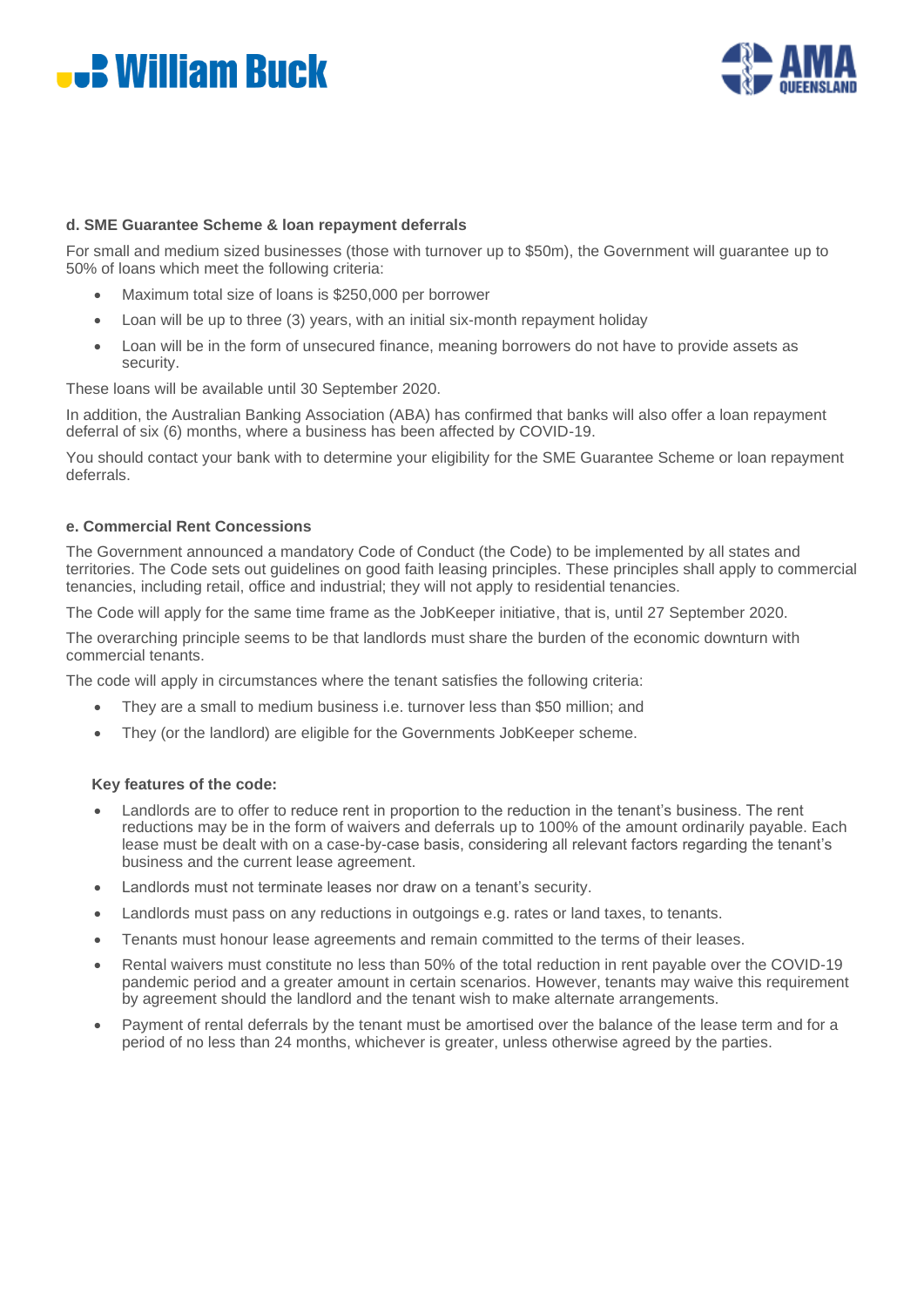### **U.B. William Buck**



#### **2. HOW DO I APPLY FOR JOBKEEPER?**

Firstly you need to determine that you meet all the eligibility requirements in order to apply for JobKeeper.

- 1. Decline in Turnover by at least 30%;
- 2. A number of Alternate Tests are also available;
- 3. Eligible employees and/or Eligible business participant (Sole Trader/Partner in partnerships/adult beneficiary in Trust/Director or Shareholder in company)
- 4. Completed Employee nomination notices for each employee you are intending to claim for. Note that an employee can elect not to be nominated.

Once you are satisfied on these requirements you can enrol with the ATO.

This can be done via the Business Portal using your myGovID or your Tax Agent can assist with this. As part of the enrolment process you will be required to provide the below information to the ATO

- 1. Which month you expect to have a decline in turnover
- 2. How many employees you expect to apply for
- 3. Your bank account details for payment of JobKeeper

You will then need to identify the employees with the ATO from 4<sup>th</sup> May, this will either be done via your payroll software, the Business Portal or via the Tax Agent Portal.

For further details about the JobKeeper subsidy contact us.

#### **3. HOW DOES THE CASH BOOST WORK? DO I NEED TO APPLY?**

The 'Boosting Cash Flow For Employers' will be delivered to businesses that employ staff, including doctors and practices, as credits to their activity statements for the periods March 2020 to September 2020.

The credits are calculated based on the PAYG withheld from employees' salary and wages during March 2020, April 2020, May 2020 and June 2020. The calculation of the amount differs depending on whether the business lodges their activity statements quarterly or monthly.

The minimum entitlement is \$10,000 and will be available provided the business pays salary and wages during the relevant periods, even if there is no PAYG withheld. The payments will be delivered in two stages, with each stage providing total credits of a minimum of \$10,000 up to a maximum of \$50,000. This means that you could be eligible for total credits of up to \$100,000 over the two stages.

In the initial cash flow boost (first stage), quarterly lodgers will be eligible to receive a payment of 100% of the PAYG withheld for the quarters ending March 2020 and June 2020. To provide a similar treatment to quarterly lodgers, monthly lodgers will be eligible to receive a payment of 300% of their March 2020 PAYG withheld, and 100% of the April 2020, May 2020 and June 2020 PAYG withheld. The maximum total entitlement for the first stage is capped at \$50,000 and the minimum entitlement is \$10,000 provided the business pays salary and wages during the relevant periods, even if there is no PAYG withheld.

To qualify for the additional cash flow boost (second stage), the business must continue to be active. Quarterly lodgers will be eligible to receive 2 further credits, each equal to 50% of their initial cash flow boost. The credits will be made after lodgment of their June 2020 and September 2020 activity statements.

As an example, if a business had a total initial cash flow boost of \$40,000 and remained active, they would receive a \$20,000 additional cash flow boost after lodging their June 2020 activity statement and another \$20,000 after lodging their September 2020 activity statement.

They would receive up to \$80,000 provided they remain eligible. There are different reporting and payment cycles for monthly lodgers however over the period of time the benefit paid would still be consistent with quarterly lodgers.

If you have any questions regarding your eligibility please contact us.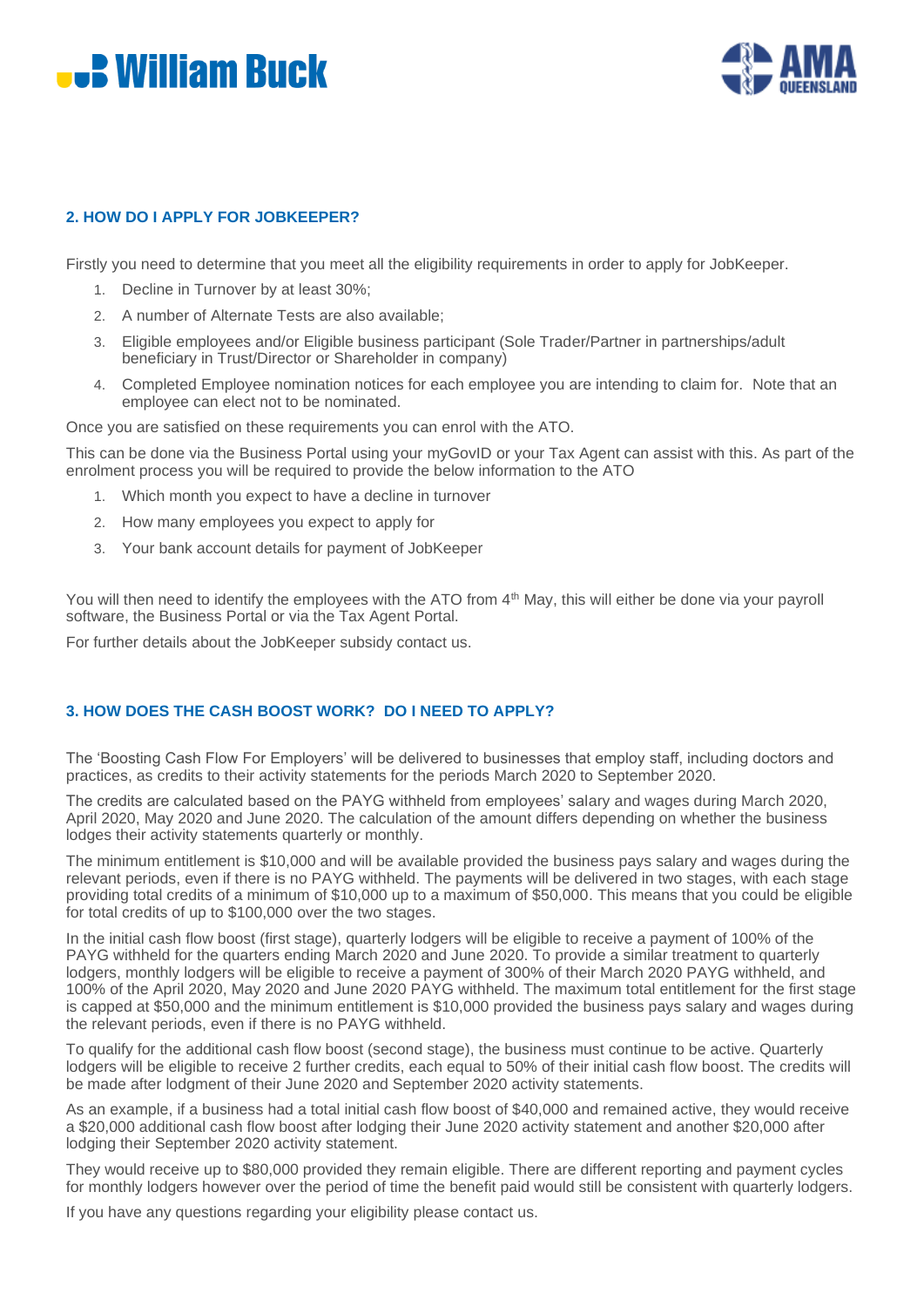



#### **4. I AM TRADING UNDER A MEDICAL COMPANY BUT NOT AN EMPLOYEE – WHAT BENEFITS ARE AVAILABLE TO ME?**

If the company meets the turnover test and all other eligibility requirements then the company may be able to claim the JobKeeper payment for you as a shareholder and/or director of the company.

This could mean a payment to the company of \$1,500 per fortnight up until the end of September 2020.

The company may also be eligible to defer any PAYG Income Tax instalments and claim back any instalments already paid.

#### **5. I AM AN EMPLOYEE WORKING UNDER A MEDICAL COMPANY – CAN I CLAIM JOBKKEEPER?**

If the company meets the turnover test and all other eligibility requirements then the company may be able to claim the JobKeeper payment and use it to subsidise your income through your normal payroll cycle.

#### **6. I AM TRADING AS A SOLE TRADER – CAN I CLAIM JOBKKEEPER? (NOTE THE EXCEPTION FOR HOSPITAL EMPLOYED DOCTORS)**

The JobKeeper program may be available to Sole Traders but they have to satisfy the eligible business participants rules and the significant business participant rules. Details of the these rules are available on the ATO and the William Buck websites. These eligibility provisions are very similar to the other JobKeeper eligibility provisions however include additional eligibility criteria. Two of the main ones are:

#### Employment

If a Sole Trader is employed in addition to his/her business income as a sole trader, JobKeeper will not be available to them unless the employment is a casual employment arrangement.

That is, if you are a medical professional that operates his/her private work via an ABN as a sole trader, you will not be eligible for JobKeeper payments as a sole trader if you are also employed in a public hospital for your public work unless the employment is a casual employment arrangement.

This "employment exclusion" is not depended on whether or not the employer is eligible or applying for the JobKeeper program.

However, if your employer is an eligible employer and you are an eligible employee under the JobKeeper program, you may be eligible to receive JobKeeper payments as an employee and will need to liaise with your employer to ensure you participate in the program.

In any case, you can only receive JobKeeper payments from one source if you are eligible both as a sole trader and an employee, but not both.

#### **Lodgement of income tax return or Business Activity Statements**

A sole trader must also comply with the following conditions:

• A sole trader is not entitled to the business participant JobKeeper payment unless he/she had an ABN on 12 March 2020 (or later time allowed by Commissioner);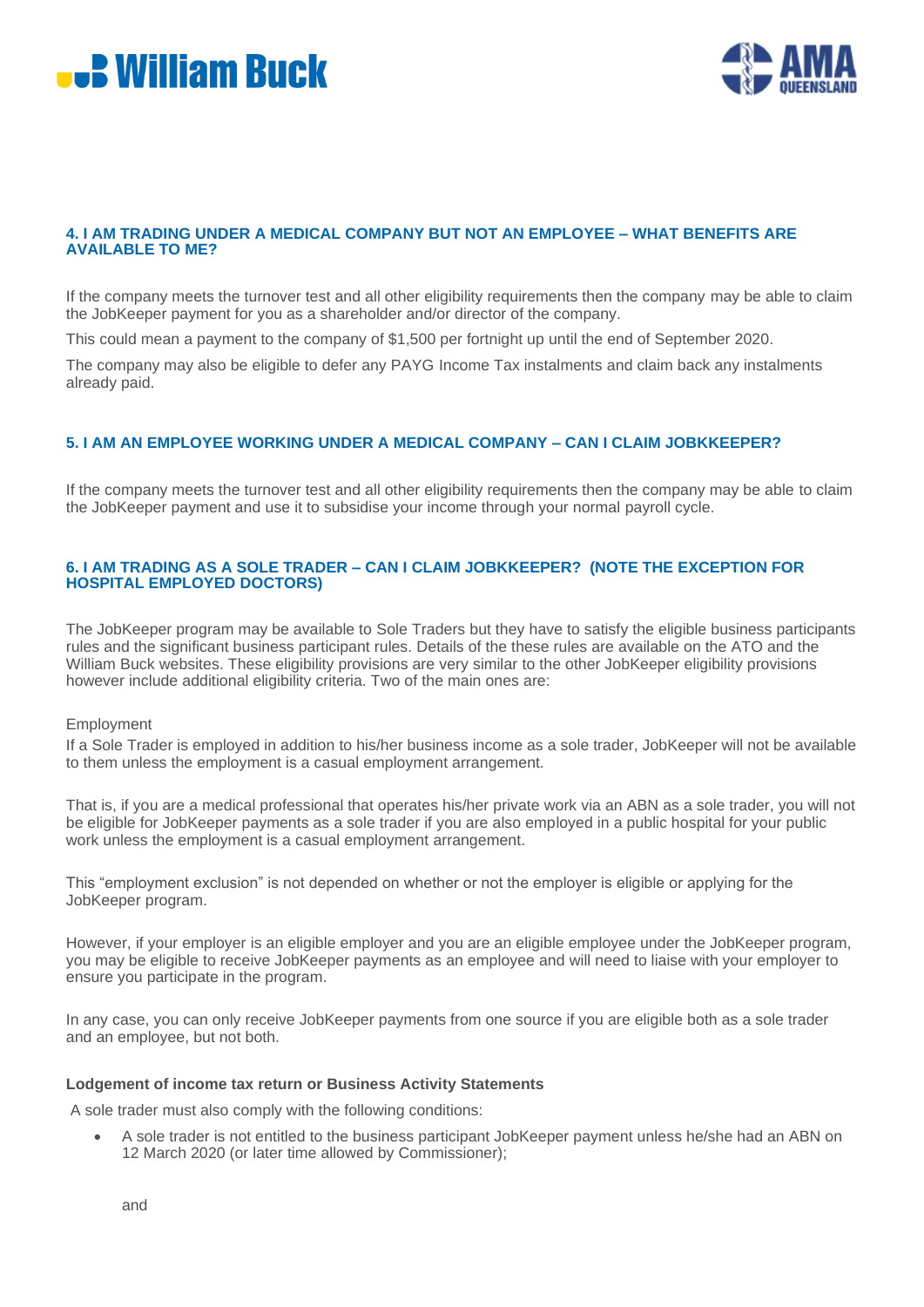



- Either:
	- $\circ$  An amount was included in the sole trader's assessable income for 2018-19 income year in relation to carrying on a business and The Commissioner had notice of that amount on or before 12 March 2020 (or a later time allowed by the Commissioner); or
	- $\circ$  The sole trader made a taxable supply in a tax period starting on or after 1 July 2018 and ending before 12 March 2020 and The Commissioner had notice of the taxable supply on or before 12 March 2020 (or a later time allowed by the Commissioner). Certain assumptions can be made in situations such as where the entity makes GST-free supplies.

The tax return for the 2018-19 income year is usually due 15 May 2020 if you use a tax agent. As such, it is possible that you have not yet lodged your 2019 income tax return and will need to rely on the fact your business lodged a business activity statement for a period post 1 July 2018.

In the case you are a sole trader who lodges an annual GST return (not quarterly BAS), but have not lodged either your 2018-19 income tax or your 2019 annual GST return by 12 March, you will not be eligible for JobKeeper under these rules and may need to rely on the commissioner for an extension to the 12 March 2020 deadline. At this stage, it is unclear how a "later time as allowed by the commissioner" will be administrated.

#### **7. AS A SOLE TRADER DOCTOR WHAT ELSE COULD I CLAIM?**

Below is a list of other concessions and government support packages for you to consider:

- If you employ staff as a sole trader, you may be eligible for the boosting cash flow for employer scheme
- You may be able to change your GST reporting cycle from quarterly to monthly to bring forward potential GST refunds
- You may be eligible for payroll tax deferral/waiver subject to the specific conditions in your state
- You can vary your PAYG income tax instalment to match your trading conditions and may even be able to ask for a refund for overpayment of income tax paid in the September and December 2019 quarters
- Your business may access the instant asset write off concession
- You may access the SME loan guarantee scheme to assist with management of your business' working capital via an unsecured loan with special payment terms (loan amount is up to \$250,000 subject to banks' specific policies)
- If you are leasing your premises and eligible for the JobKeeper program, you may qualify to negotiate with your landlord a waiver and a deferral of a portion of your rent using the cabinet mandatory code of conduct – SME commercial leasing principals during COVID-19
- Different support grants and other concessions are available from each state and all have different eligibility criteria. You should check your state's government website for more details:
	- o Queensland:<https://www.qld.gov.au/>
	- o NSW:<https://www.revenue.nsw.gov.au/>
	- o VIC:<https://www.sro.vic.gov.au/>
	- o SA:<https://www.revenuesa.sa.gov.au/>
	- o WA:<https://www.wa.gov.au/organisation/department-of-finance>
	- o NT:<https://coronavirus.nt.gov.au/>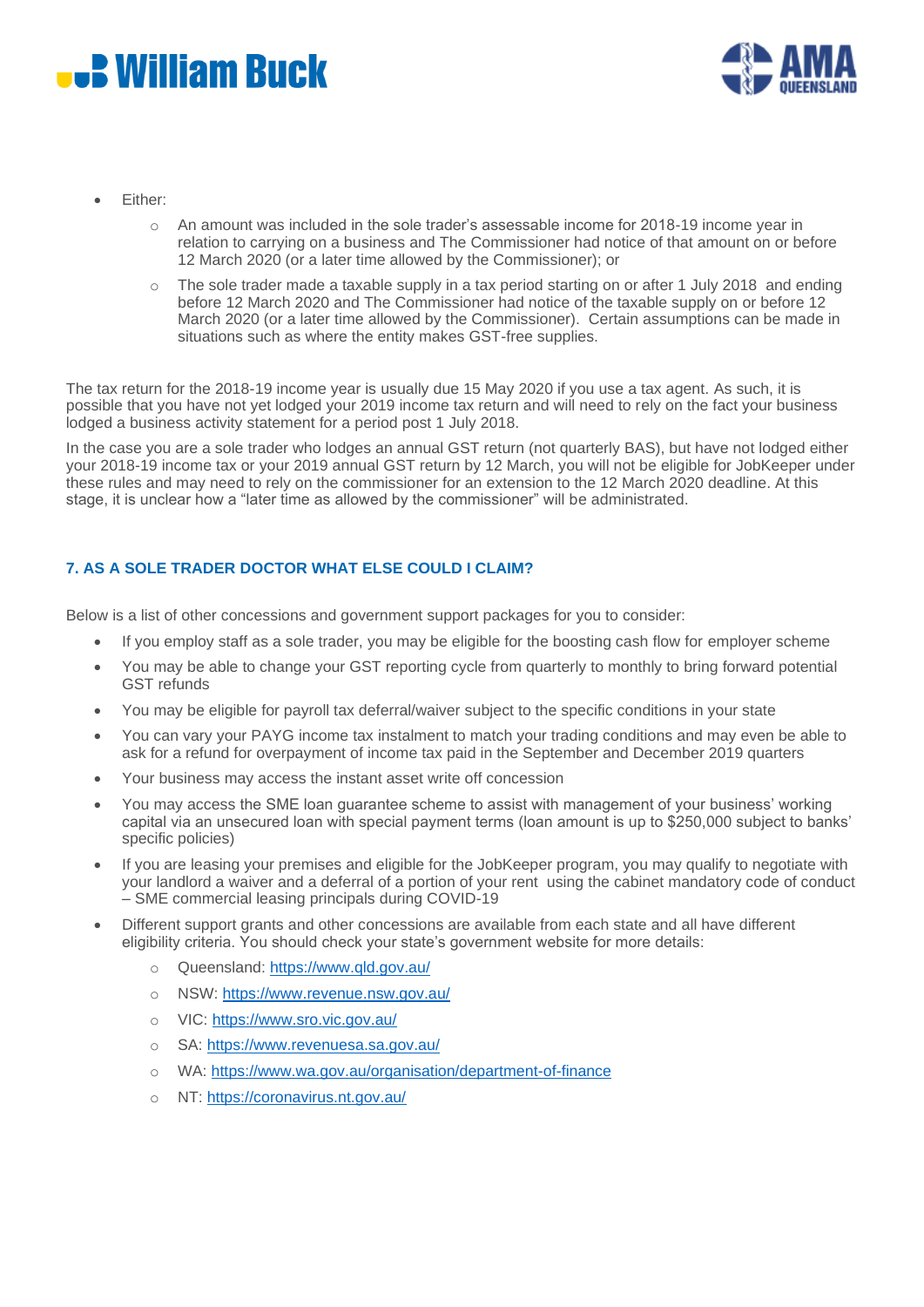



#### **8. DO I HAVE TO CLAIM JOBKEEPER FOR ALL MY STAFF? WHAT IF I DON'T WANT TO CLAIM IT FOR ALL OF THEM?**

The Treasurer and ATO have confirmed that if you (as the employer) elect to participate in the JobKeeper Scheme, you must include all eligible employees in the scheme. This includes all eligible employees who are undertaking work for you or have been 'stood down'.

This means that you cannot nominate some eligible employees to receive the payment, and not others. This 'one in, all in' rule has been described as a key feature of the scheme

#### **9. IF MY INCOME ISN'T DOWN 30% NOW BUT DROPS IN LATER MONTHS CAN I APPLY LATER?**

If you or your business do not initially meet the decline in turnover test to receive the first fortnightly payments from 30 March 2020, the business can start receiving the JobKeeper Payment at a later time once the decline in turnover test has been met. The JobKeeper Payment applies from when you become eligible.

Businesses can receive the JobKeeper Payments up to 27 September 2020.

You can apply for the JobKeeper Payment if you reasonably estimate that your GST turnover will fall by the required threshold relative to your GST turnover in a corresponding period a year earlier.

Accordingly, it can be said that to qualify for the first JobKeeper Payment for the fortnight 30 March 2020 to 12 April 2020 and the fortnight 13 April 2020 to 26 April 2020, you can use the turnover for any of the following periods:

- o GST turnover for March 2020 with GST turnover for March 2019
- o projected GST turnover for April 2020 with GST turnover for April 2019
- o projected GST turnover for the quarter starting April 2020 with GST turnover for the quarter starting April 2019.

Any projections would need to be done on a reasonable basis and we recommend this be prepared and documents in consultation with your Tax Agent. If you need assistance with projections, please contact us.

#### **10. I PAY A SERVICE FEE TO RENT ROOMS – CAN I GET THIS REDUCED?**

The Government has announced a mandatory code of conduct for commercial tenancies to support business affected by coronavirus. The Code of Conduct deals with commercial tenancy arrangements. Service arrangements generally include the provision of services in addition to leasing space and as such, our understanding is that these arrangements will fall outside this Code of Conduct.

If you are purely paying a rental for rooms, the application for the reduction of rent will be linked to your ability to access the Jobkeeper subsidy. That is, if your income has decreased by 30% or more, then you may contact your Landlord and request for a reduction in a portion of rent and a deferral of the balance for the period that you have been affected.

Even if you are paying a service fee, we believe that it is still prudent to seek to negotiate a reduction in any service fee with your service provider.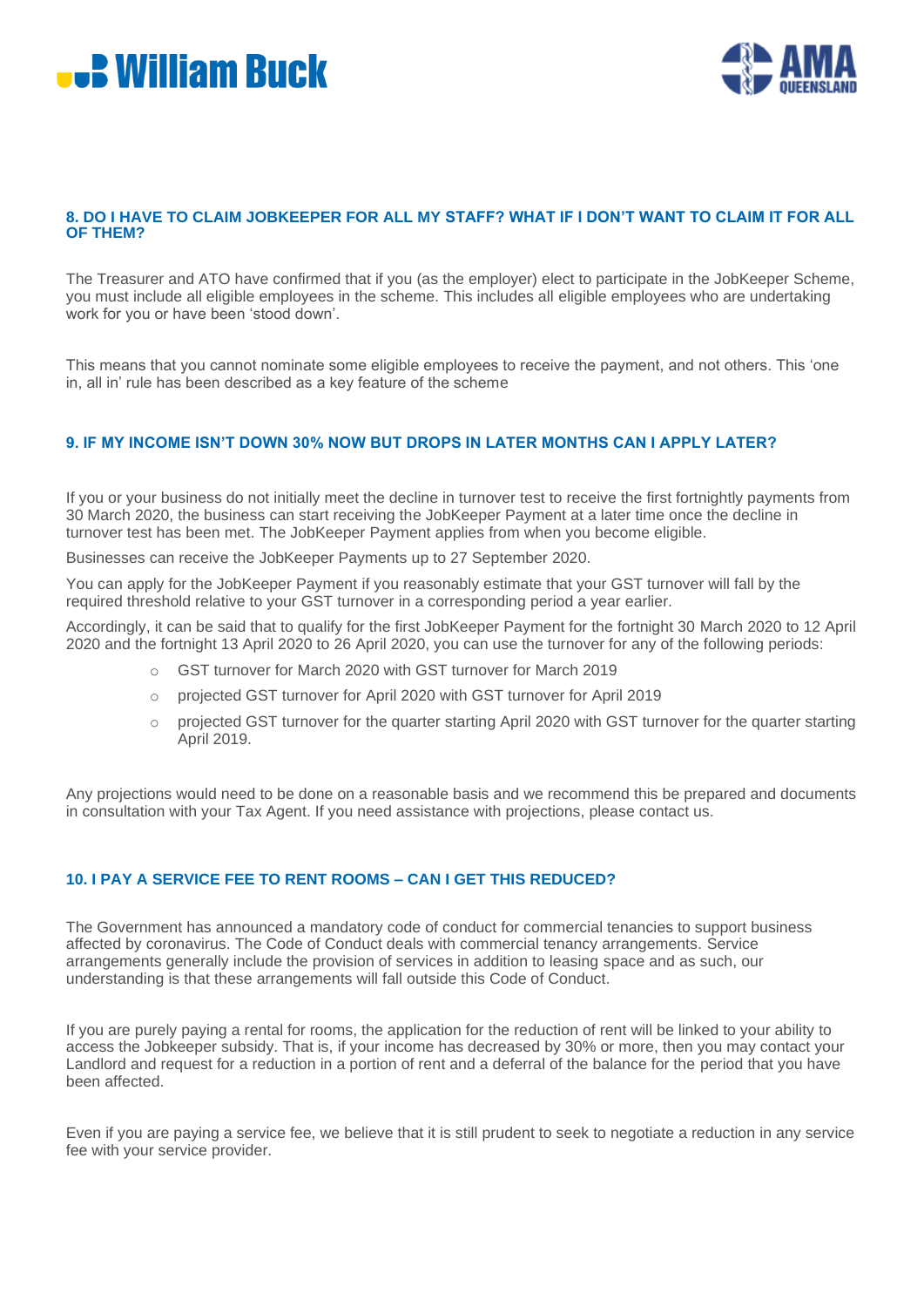### **U.S. William Buck**



#### **11. THE PATHOLOGY COMPANY THAT RENTS A ROOM IN MY CLINIC HAS REQUESTED A RENT REDUCTION? WHAT SHOULD I DO?**

The National Cabinet Code of Conduct ("NCCC") was released on the 7th of April and it provides a guide/structure for Rent Relief, so that, Landlord and Tenant have a platform to negotiate in the wake of COVID-19 pandemic.

For initial consideration is that the concession is meant to apply to small and medium businesses which have been impacted by the pandemic to the extent they are eligible for the JobKeeper subsidy and their turnover on a group basis is less than \$50M. As such, we do not believe that the large pathology companies meet the criteria for these concessions.

Consideration should also be given to the current government freeze on new pathology leases and the requirement for pathology leases to be at a market value.

The terms of an existing commercial lease need to be maintained during this period unless concessions apply.

The NCCC contains a number of guiding principles, but the ones immediately relevant to your situation can be summarised as follows:

- Where it can, rent should continue to be paid, and where there is financial distress as a result of COVID-19 (for example, the tenant is eligible for assistance through the Job Keeper program), tenants and landlords should negotiate a mutually agreed outcome
- There will be a proportionality to rent reductions based on the decline in turnover to ensure that the burden is shared between landlords and tenants
- There will be a freeze on rent increases (except for turnover leases)
- There will be a prohibition on landlords charging interest on unpaid rent
- There will be a prohibition on landlords from making a claim to a bank guarantee or security deposit for non-payment of rent
- Ensure that any legislative barriers or administrative hurdles to lease extensions are removed (so that a tenant and landlord could agree a rent waiver in return for a lease extension)

The NCCC also contains guidelines governing the treatment of the rent reduction. In short:

• At least 50% of the rent reduction should be treated as a rent waiver (gift)

The balance of the rent reduction should be treated as a deferral (loan) from the landlord to the tenant

The rent deferral will be amortised over the term of the lease or 24 months, whichever is the greater. The amortisation period will not commence until after the pandemic period is over PLUS a reasonable recovery period.

The NCCC does not provide loan relief or support to the landlord. We also expect that landlords will expect reasonable information from their tenants before accepting rent relief under the code including:

- The email from the ATO, acknowledging application for JobKeeper.
- A statement from an accountant, on their letterhead, setting out the reduction in the turnover and that they have verified this reduction through examination of the books and records of their client;
- Being provided with copies of the tenant's BAS for the period in question and the corresponding period of the prior financial year:
- Cash Books, Sales-invoices, Practice reports etc…. in other words, relevant documents to your industry.